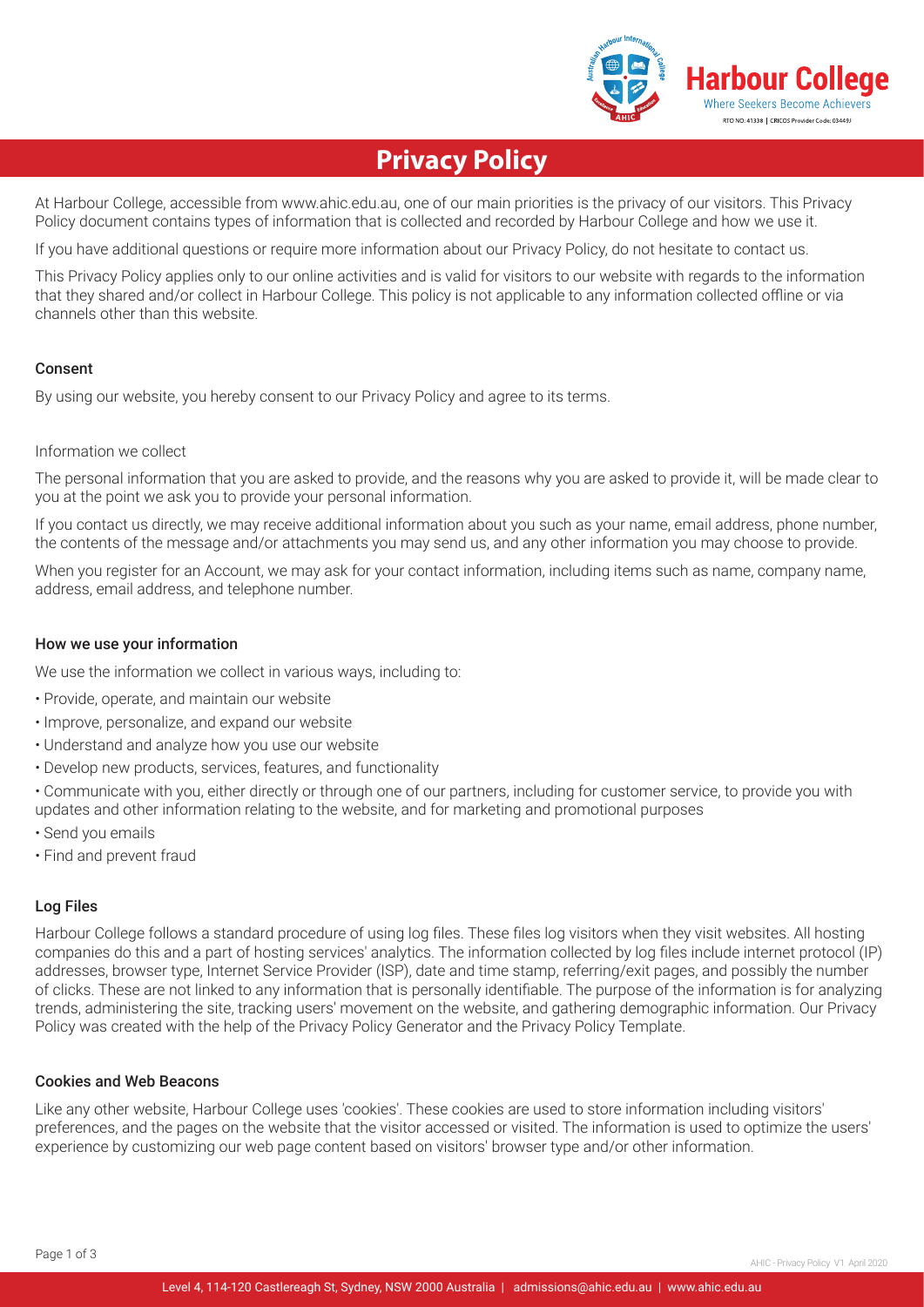

# **Privacy Policy**

# Google DoubleClick DART Cookie

Google is one of a third-party vendor on our site. It also uses cookies, known as DART cookies, to serve ads to our site visitors based upon their visit to www.website.com and other sites on the internet. However, visitors may choose to decline the use of DART cookies by visiting the Google ad and content network Privacy Policy at the following URL – https://policies.google.com/ technologies/ads

#### Our Advertising Partners

Some of advertisers on our site may use cookies and web beacons. Our advertising partners are listed below. Each of our advertising partners has their own Privacy Policy for their policies on user data. For easier access, we hyperlinked to their Privacy Policies below.

• Google

https://policies.google.com/technologies/ads

#### Advertising Partners Privacy Policies

You may consult this list to find the Privacy Policy for each of the advertising partners of Harbour College.

Third-party ad servers or ad networks uses technologies like cookies, JavaScript, or Web Beacons that are used in their respective advertisements and links that appear on Harbour College, which are sent directly to users' browser. They automatically receive your IP address when this occurs. These technologies are used to measure the effectiveness of their advertising campaigns and/or to personalize the advertising content that you see on websites that you visit.

Note that Harbour College has no access to or control over these cookies that are used by third-party advertisers.

#### Third Party Privacy Policies

Harbour College's Privacy Policy does not apply to other advertisers or websites. Thus, we are advising you to consult the respective Privacy Policies of these third-party ad servers for more detailed information. It may include their practices and instructions about how to opt-out of certain options. You may find a complete list of these Privacy Policies and their links here: Privacy Policy Links.

You can choose to disable cookies through your individual browser options. To know more detailed information about cookie management with specific web browsers, it can be found at the browsers' respective websites. What Are Cookies?

#### CCPA Privacy Rights (Do Not Sell My Personal Information)

Under the CCPA, among other rights, California consumers have the right to:

Request that a business that collects a consumer's personal data disclose the categories and specific pieces of personal data that a business has collected about consumers.

Request that a business delete any personal data about the consumer that a business has collected.

Request that a business that sells a consumer's personal data, not sell the consumer's personal data.

If you make a request, we have one month to respond to you. If you would like to exercise any of these rights, please contact us.